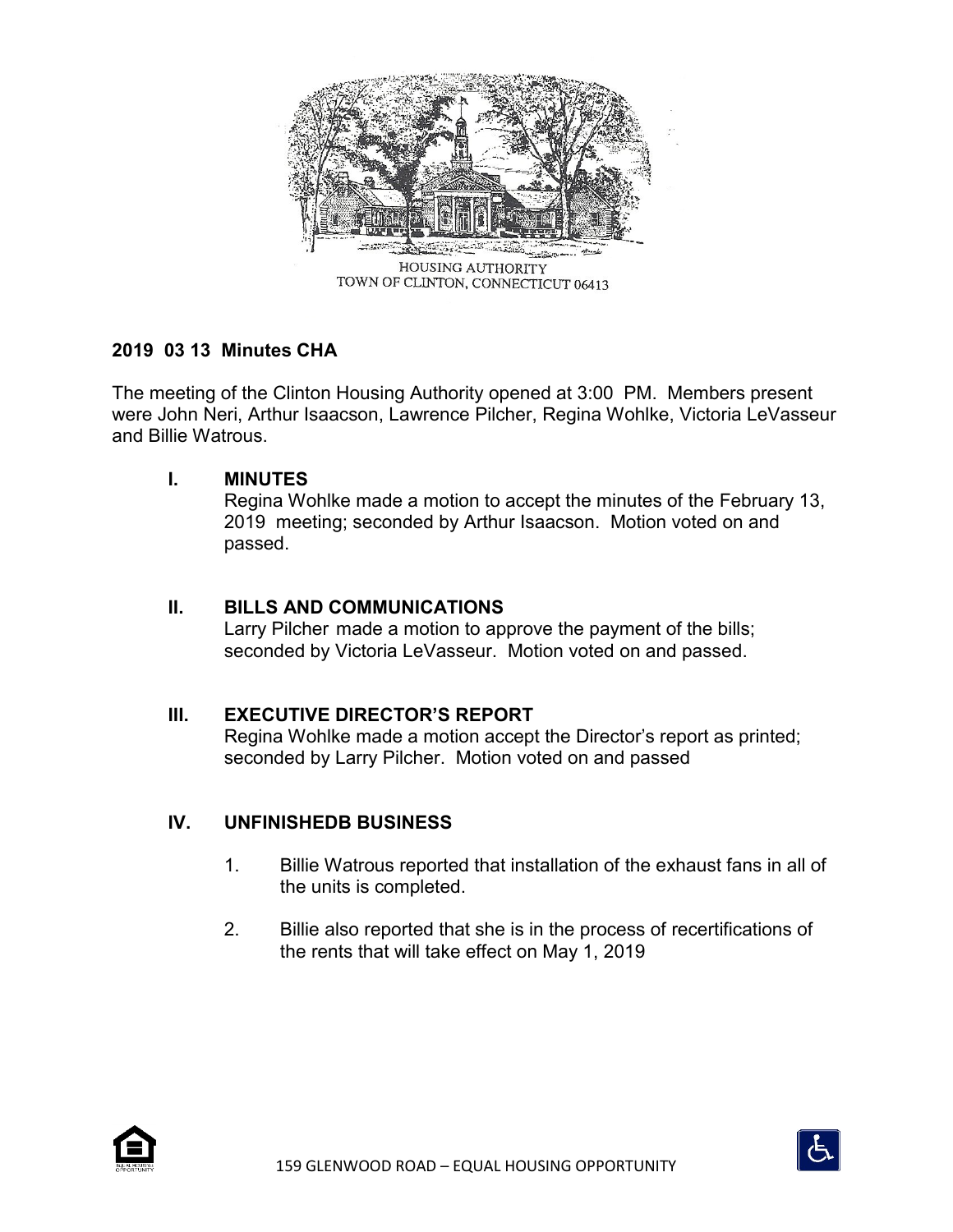

# **V. NEW BUSINESS**

1. Billie Watrous brought up for discussion the fact that we have two Certificates of Deposit that will be maturing, one in May and one in June. It was decided that we will all look into the best rates in area banks. We will have further discussion and make some decisions when we meet in April.

## **VI. ADJOURNMENT**

Regina Wohlke made a motion to adjourn the meetingat 3:27 PM; seconded by Victoria LeVasseur. Motion voted on and passed.

Respectfully submitted

Billie Watrous Executive Director Clinton Housing Authority



.